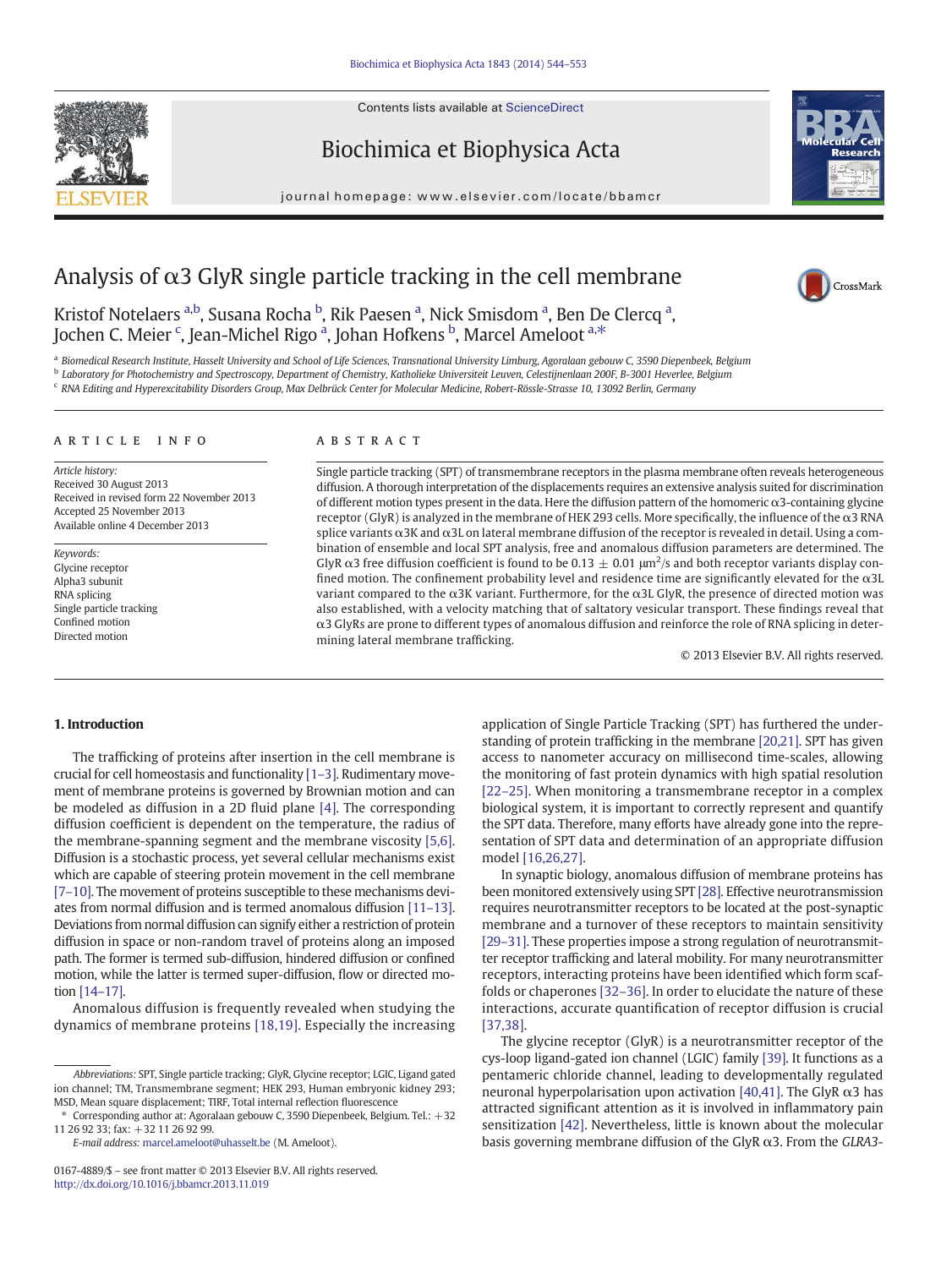<span id="page-1-0"></span>gene transcript, two α3-subunit variants are generated via posttranscriptional processing [\[43\].](#page-8-0) These variants are identified as the short  $\alpha$ 3 K and long  $\alpha$ 3 L GlyR, with the latter containing an extra 15 amino acid insert in the large intracellular loop between transmembrane segments 3 and 4 (TM 3–4). This protein region is instrumental to receptor trafficking and regulation of synaptic localization [\[44\]](#page-8-0), receptor desensitization [\[43\]](#page-8-0) and channel gating [\[45\].](#page-8-0) In the hippocampus of patients with temporal lobe epilepsy, GlyR  $\alpha$ 3 RNA processing is changed [\[44,46,47\]](#page-8-0). Detailed knowledge about the (anomalous) diffusion properties of the GlyR  $\alpha$ 3 RNA splice variants and how they function and dysfunction will advance our understanding of pathogenic mechanisms in epilepsy and inflammatory pain sensitization.

In previous work, a variety of nano- and micro-fluorimetric techniques were used to characterize homomeric α3 GlyR diffusion and aggregation on multiple time and length scales [\[48\].](#page-8-0) The results showed RNA splice variant dependent aggregation of  $\alpha$ 3 GlyRs, accompanied by differential diffusion dynamics. The measurements done on short time and length scales, especially by SPT, indicated that the differential diffusion dynamics are associated with anomalous diffusion. The results showed the putative presence of confined GlyR  $\alpha$ 3 motion, with additional directed motion for α3 L. In this work, the GlyR α3 anomalous diffusion is verified and quantified by focusing on the SPT analysis. After determination of the free diffusion coefficient, confined and directed motion were identified by local displacement analysis [\[49,50\].](#page-8-0) This was based on respectively the displacement size and the asymmetry of the trajectories. By providing a detailed view on GlyR  $\alpha$ 3 motion in the cell membrane, valuable insights on RNA splicing dependent dynamics are acquired.

# 2. Materials and methods

# 2.1. Single particle tracking

Single particle tracking experiments were executed as described elsewhere [\[48\].](#page-8-0) Briefly, transient transfection of HEK 293 cells by calcium phosphate co-precipitation was used for the expression of HA-tagged  $\alpha$ 3K and  $\alpha$ 3L splice variants of the mouse GlyR  $\alpha$ 3. After 24 h the receptors were labeled using a polyclonal anti-HA antibody directly labeled with Alexa 647. Images of the bottom membrane were acquired at 10 Hz using total internal reflection fluorescence (TIRF)-microscopy with an EM-CCD camera, while the cells were incubated at 37 °C. Particle detection, trajectory reconstruction and all consequent analysis were performed by in-house developed MATLAB® (R2010b, The Mathworks, Gouda, The Netherlands) routines. Only particle trajectories with at least 16 consecutive displacements were considered and the average localization precision  $(\sigma)$  was 18 nm. In subsequent analysis immobile trajectories were not removed and σ was kept fixed.

# 2.2. Ensemble displacement analysis

In order to quantify GlyR diffusion on the ensemble level, the mean square displacement (MSD) was determined from the cumulative distributions of square displacements over consecutive time lags. A single-component function failed to accurately describe the data and therefore fitting was done with a two-component function (see supp. mat. S1) [\[51\]:](#page-8-0)

$$
P(r^2, t) = 1 - \sum_{i=1,2} A_i \exp\left(-\frac{r^2}{r_i^2}\right) \sum_{i=1,2} A_i = 1
$$
 (1)

For each time lag this equation yields two MSD  $(r^2)$  with  $r_1^2 > r_2^2$ and two respective fractions  $(A_1, A_2)$ . Fitting of the first component was done with a linear function, representing a free diffusion model, yielding  $D_e$ :

$$
\left\langle r^2 \right\rangle = 4D_e t + 4\sigma^2 \tag{2}
$$

For the second component a non-linear model was used, representing an anomalous diffusion model, yielding a transport factor  $D_e'$  and anomalous exponent  $\alpha_e$ :

$$
\left\langle r^2\right\rangle = 4D_e^{\prime}t^{\alpha_e} + 4\sigma^2 \tag{3}
$$

In case of  $\alpha$ <sub>e</sub> < 1 the particle undergoes sub-diffusion, in case of  $\alpha$  > 1 the particle is subjected to super-diffusion.

# 2.3. Local displacement analysis

To determine sections of trajectories displaying confined or directed motion, each trajectory was analyzed in a sliding segment fashion. The sliding window parameters for section identification are scaled to the minimum number of time lags in a trajectory ( $N = 16$ ). Parameter values for confined and directed motion identification are selected based on the nature of the respective anomalous process, as further explained below. The final thresholds were selected based on detecting  $\leq$  0.1% anomalous displacements in the simulated data (see suppl. mat. S2).

# 2.4. Confined motion

In order to detect confined motion, the method as described by Simson R. et al. was applied [\[50\]](#page-8-0). To this end the cumulative probability  $\Psi(R,t)$ , *i.e.* the probability of a diffusing particle staying in a region R as a function of time t, was determined as follows [\[52\]](#page-8-0):

$$
log(\Psi) = 0.2048 - 2.5117Dt/R^2
$$
\n(4)

The parameter  $D_e$  from the ensemble displacement analysis was used as an estimate for D.  $R^2$  was determined for each segment as the maximum squared displacement from the initial point of that segment. The time span of the sliding segment was 8 time lags ( $t = 0.8$  s), which gave robust averaging for even the shortest trajectories. The confinement probability was transformed into a confinement probability level  $(L_c)$  according to:

$$
L_c = \begin{cases} -\log(\Psi) - 1 & \Psi \le 0.1\\ 0 & \Psi > 0.1 \end{cases}
$$
 (5)

For each displacement, an individual  $L_c$  was determined by averaging over all segments containing the displacement. In order to be considered as a confinement region, a minimum of 10 consecutive displacements were required to have  $L_c > 1.6$ , corresponding to  $\Psi(R,t) = 0.0025$ . Each confinement region was quantified by the radius  $(\rho)$  of the smallest circle enclosing all corresponding confined displacements and the residence time was determined by the time span of the confined trajectory section.

#### 2.5. Directed motion

Directed motion was identified by analyzing the asymmetry of the ellipse of gyration [\[53\]](#page-8-0), calculated over segments of 6 time lags. This was chosen as a compromise between averaging and short time scale sensitivity. The asymmetry parameter  $(a_2)$ , becomes 0 for linear trajectories and 1 for circular trajectories and is calculated as follows:

$$
a_2 = R_2^2 / R_1^2 \tag{6}
$$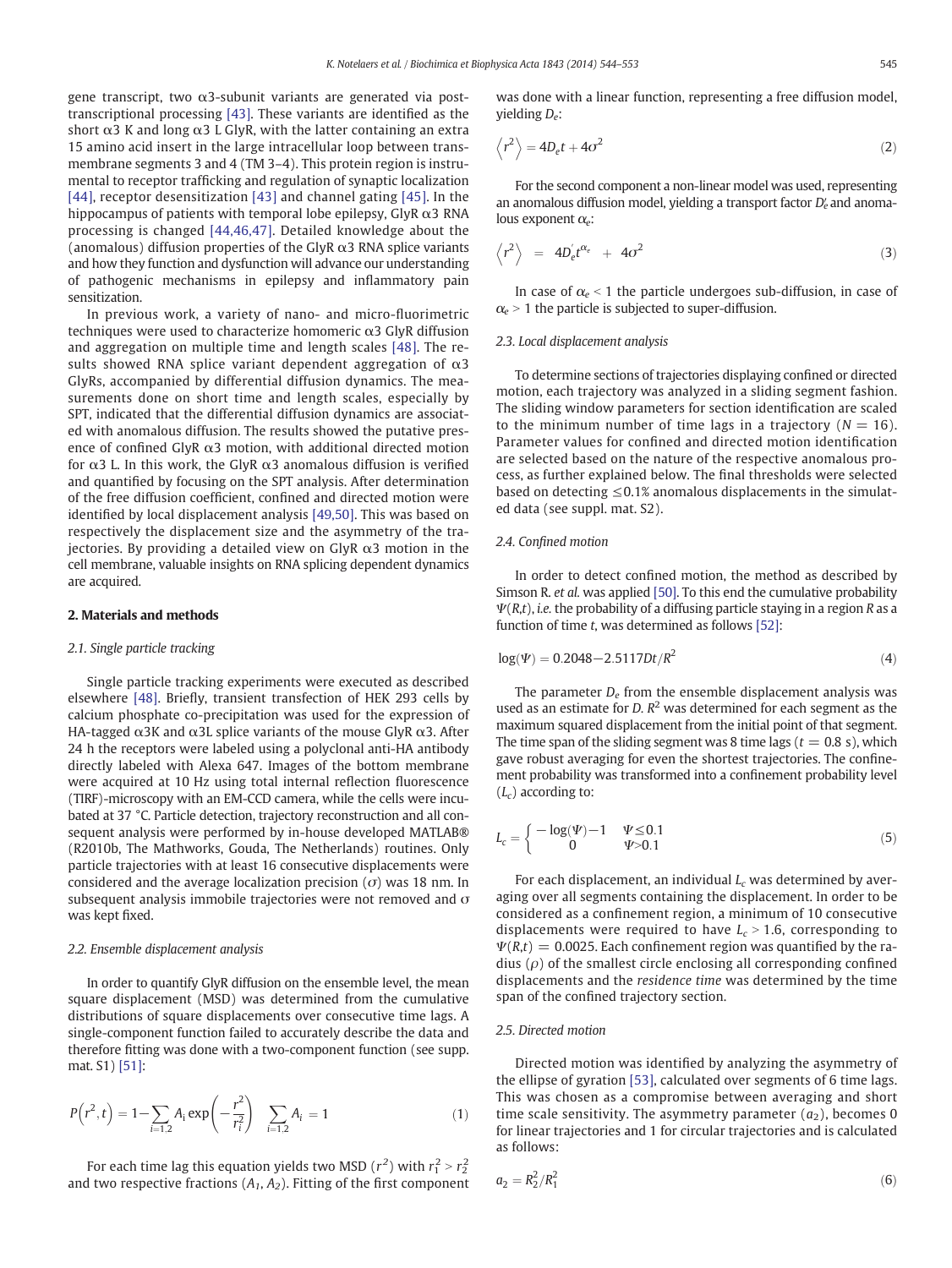<span id="page-2-0"></span>with  $R_1^2$  and  $R_2^2$  being the major and minor eigenvalues, respectively, of the radius of gyration tensor (T) calculated from the x and y positions of the particle throughout the segment:

$$
\mathbf{T} = \begin{pmatrix} \frac{1}{N} \sum_{j=1}^{N} \left( x_j - \langle x \rangle \right)^2 & \frac{1}{N} \sum_{j=1}^{N} \left( x_j - \langle x \rangle \right) \left( y_j - \langle y \rangle \right) \\ \frac{1}{N} \sum_{j=1}^{N} \left( x_j - \langle x \rangle \right) \left( y_j - \langle y \rangle \right) & \frac{1}{N} \sum_{j=1}^{N} \left( y_j - \langle y \rangle \right)^2 \end{pmatrix}
$$
(7)

The cumulative probability of  $a_2$  (Pr( $a_2$ )) occurring for a randomly diffusing particle was interpolated from values given by Saxton M.J[.\[52\]](#page-8-0). A directed motion probability level  $(L_d)$  was calculated for values of  $a_2$  within the provided range of  $Pr(a_2)$ :

$$
L_d = \begin{cases} -\log(\Pr(a_2)) - 0.3578 & \Pr(a_2) \le 0.43871 \\ 0 & \Pr(a_2) > 0.43871 \end{cases}
$$
(8)

An individual  $L_d$  for each displacement was determined, by averaging over all segments containing the displacement. In order for a section to be considered as directed motion, a minimum of 7 consecutive displacements were required to have  $L_d > 1.52$ , corresponding to  $Pr(a_2) = 0.0132$ . Furthermore, asymmetrical displacements also exhibiting confinement ( $L_c > 1.6$ ) were eliminated. Finally, the resulting sections were required to show a net square displacement exceeding the mean square displacement given by the time span of the section and  $D_e$  (Eq. [\(2\)\)](#page-1-0). The quantification of the identified directed motion was done by calculating the distance, travel time and speed of the directed motion sections. The distance was determined by the sum of all first order displacements. The travel time was determined by the time span. The speed was obtained by dividing distance by travel time.

The prevalence of confined and directed motion was determined by the percentage of trajectories displaying the respective motion type. Furthermore, for confined motion, the confined fraction is determined by the percentage of confined displacements. A displacement is considered confined only when it belongs to a confined trajectory section.

# 2.6. Statistics

The individual output parameters reported in this work are represented either by showing the full distribution and/or the mean with standard error. The full distributions are made up by grouping all values for the corresponding parameter over all experiments from a single expression system. The range reported for each distribution is the 1st to the 99th percentile. Unless stated otherwise, the mean with standard error for a parameter is calculated by averaging the mean parameter value from each individual experiment  $(n)$  for a single expression system. For the α3 K-variant 7 cells were measured ( $n = 7$ ) generating 1629 trajectories, while for the  $α3$  L-variant 9 cells were measured  $(n = 9)$  generating 4291 trajectories. Statistically significant differences were evaluated by means of a t-test.

# 3. Results

The influence of RNA splicing on GlyR α3 biophysical membrane behavior was investigated by analyzing separate SPT measurements of both splice variants  $\alpha$ 3 K and  $\alpha$ 3 L. First multi-component ensemble analysis was performed to assess the possible presence of anomalous diffusion and to determine the free diffusion coefficient. Next a local displacement analysis was applied to detect individual deviations from free diffusion, incorporating the previously determined value of the free diffusion coefficient. The presence of both confined and directed motion is established and quantified. In a last step, the coincidence of these two motion types was evaluated.

# 3.1. Multi-component ensemble analysis

The  $\alpha$ 3 K GlyR square displacement distribution for each individual experiment could be accurately fit with a two-component function for consecutive time lags (Eq. [\(1\)\)](#page-1-0). The first component showed a linear relationship between the MSD and time over consecutive time lags. This was characterized by a free diffusion model with  $D_e = 0.13 \pm 0.01 \text{ }\mu\text{m}^2/\text{s}$ according to Eq. [\(2\)](#page-1-0) (Fig. 1A). The MSD of the second component could only be fitted with an anomalous diffusion model, according to Eq. [\(3\)](#page-1-0). The recovered parameters were  $\alpha_e = 0.62 \pm 0.06$  and  $D'_e = (5.0 \pm 0.5) \times 10^{-3} \ \mu m^2/s^\alpha$  (Fig. 1B). The fractions are stable on the time scale of the analysis and reveal that the fraction of the



Fig. 1. Ensemble displacement analysis of GlyR  $\alpha$ 3 K diffusion in HEK 293. A two-component function (Eq. [\(1\)](#page-1-0)) was used, yielding two MSDs ( $r_1^2 > r_2^2$ ) with their respective fractions (error bars represent standard deviation). A. The MSD of the first component over consecutive time lags. A free diffusion model (Eq. [\(2\)](#page-1-0), full line) was applied to determine the diffusion coefficient ( $D_e$ , indicated with 95% confidence interval). **B**. The MSD of the second component over consecutive time lags. A free diffusion model was not suitable for quantification (dotted line). Instead an anomalous diffusion model was applied (Eq. [\(3\),](#page-1-0) full line), with  $\alpha_e$  characterizing the deviation from normal diffusion ( $\alpha_e$ and  $D_e'$  indicated with 95% confidence interval). C. The relative fractions of each component in the ensemble population.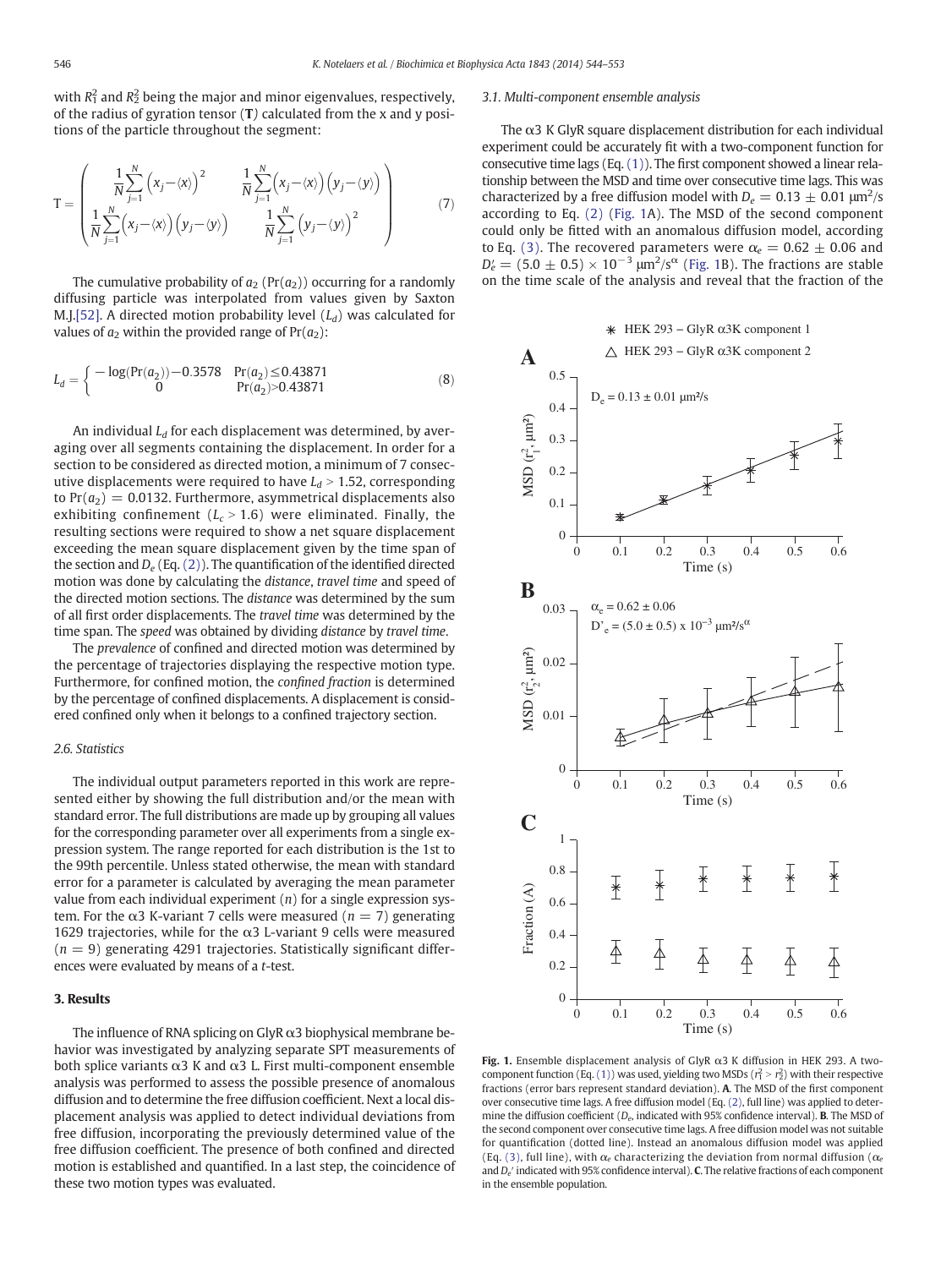first component dominates over that of the second component [\(Fig. 1](#page-2-0)C). In case of the  $\alpha$ 3 L square displacement distribution, a two-component function did not accurately describe the data. Using a three-component function improved fitting, yielding a first component with  $D_e = 0.09 \pm 0.01$   $\mu$ m $^2$ /s according to Eq. [\(2\)](#page-1-0) (see suppl. mat. S3). Given that in theory, the free diffusion coefficient for both variants should be similar, we decided to use  $D_e$  from  $\alpha$ 3 K GlyRs as the standard for free diffusion of  $\alpha$ 3 GlyRs. Moreover, using  $D_e$  from the  $\alpha$ 3 L GlyR had little impact on the subsequent local displacements analysis (see suppl. mat. S4).

# 3.2. Local displacement analysis

In order to identify local deviations from normal diffusion, all trajectories were analyzed over a sliding window. Within the sliding window, the local displacement properties were calculated and compared to values expected for free diffusion. The analysis aimed at detecting both confined motion and directed motion. Confined motion was defined by regions where the receptors resided longer than expected for free diffusion. In order to identify these regions,  $L_c$  was determined, based on the ratio of the local maximum square displacement and  $D_e$ from the ensemble analysis (Fig. 2A). In order to determine directed motion, the trajectory form was evaluated by the asymmetry of the gyration matrix **T**, used to calculate  $L_d$  (Fig. 2B). In order for a trajectory section to be recognized as true directed motion, a minimum square displacement was also required.

In order to visualize the results from the local displacement analysis, first a section of the membrane is selected ([Fig. 3](#page-4-0)). Plotting the trajectories in a color scheme indicating free diffusion (black), confined motion (red) or directed motion (green) shows that for the  $\alpha$ 3K variant (117 tracks) there is mainly free diffusion with occasional entry to the confined state. For  $\alpha$ 3L (223 tracks) on the other hand, confined motion is dominant, resulting in very localized trajectories covering only a small area of the membrane. Free diffusion and directed motion of this variant mainly occur around the areas of confinement [\(Fig. 3A](#page-4-0)). [Fig. 3](#page-4-0)B shows the appearance of confined and directed motion in time. Sections of confined (circles) or directed motion (lines) are represented by color coding according to the central frame of the occurrence. The markers do not reflect the exact spatial dimensions. However, it becomes clear, especially for the L-variant, that some membrane areas contain multiple events spaced in time (black rectangles). Furthermore the occurrences of the anomalous diffusion events are spread out over the full timescale of the recording. Mapping of  $L_c$  indicates that the more frequent occurrence of confined motion for  $\alpha$ 3L is also coupled to higher values of  $L_c$  [\(Fig. 3](#page-4-0)C). When observing the spatial pattern of  $L<sub>c</sub>$  for  $\alpha$ 3L, small high intensity interspersed peaks can be observed (red rectangles). Interestingly these areas show strong overlap with membrane areas containing reoccurring confined motion.

In order to visualize the dynamics creating the irregular patterns of  $L_c$  in areas with reoccurring confined events, trajectories and  $L_c$  were mapped for short time intervals. This illustrates that steep gradients in confinement strength are found in the motion of individual trajectories, a phenomenon which can occur for several receptors in the same area (e.g. red box) spaced over time. The trajectories in these areas show a high presence of confined motion, occasionally transitioning to or from free diffusion or directed motion [\(Fig. 4\)](#page-5-0).



Fig. 2. Identification of anomalous diffusion sections in GlyR trajectories using local displacement analysis. A. Detection of confined motion based on the confinement probability level (L<sub>c</sub>). Upper: Representative trajectory of the GlyR  $\alpha$ 3 K in HEK 293 cells containing a confinement region (circle). Lower: This region was identified by detecting trajectory sections with  $L_c > 1.6$ (horizontal line, \*) for at least 10 consecutive displacements (vertical lines). **B**. Detection of directed motion (arrow), based on the directed motion probability level  $(L_d)$ . **Upper:** Representative trajectory of the GlyR α3 L in HEK 293 cells containing directed motion (arrow). The minimum displacement required for directed motion is also indicated (dotted circle). Lower: The directed motion was identified by detecting trajectory sections with  $L_d > 1.52$  (horizontal line, \*) for at least 7 consecutive displacements (vertical lines). The starting point of each trajectory is indicated (◊).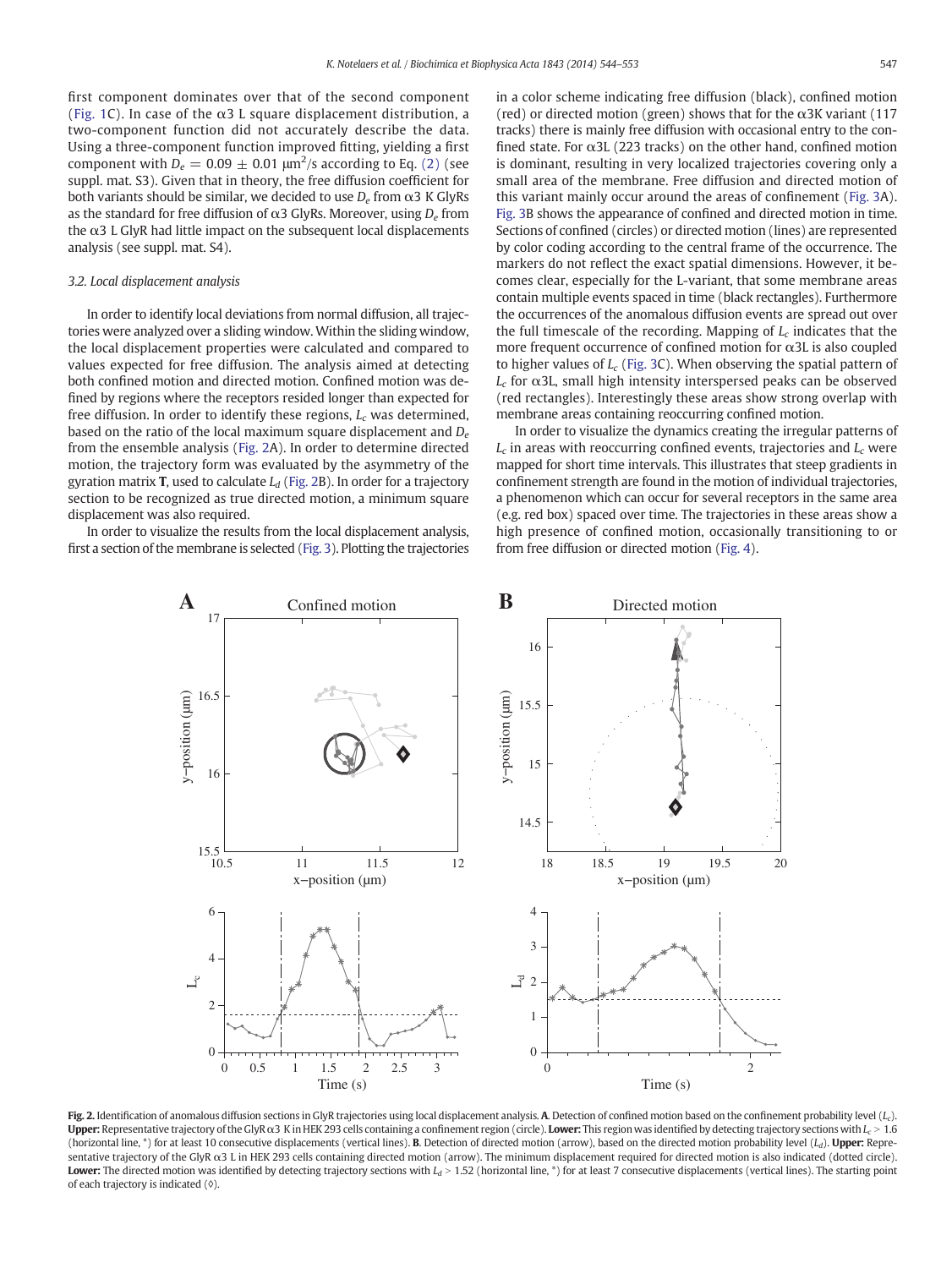<span id="page-4-0"></span>

Fig. 3. Visualization of local displacement trajectory analysis in a representative area of the bottom membrane. Identical color coding was used for the α3 K (117 tracks) and α3 L (223 tracks). A. Trajectory mapping indicating free diffusion (black), confined motion (red) and directed motion (green). B. Mapping of the confined motion (circles) and directed motion events (lines) in time. For confined motion the location represents the centroid of the confinement area. For directed motion, the start and end coordinates of each segment were connected by a straight line. The central frame of the occurrence was used as a time reference. Exemplary membrane areas with reoccurring events are marked by black rectangles. C. Mapping of  $L_c$ . The center coordinates of all displacements were used and the corresponding  $log(L_c)$  values were interpolated over the surface. Exemplary membrane areas showing irregular high intensity patterns of  $L_c$  are marked by red rectangles. ( $L_c$  = confinement probability level).

Quantitative parameters of the anomalous diffusion events were also determined ([Table 1\)](#page-5-0). The average prevalence of confined motion was 24  $\pm$  3% for α3 K and was significantly elevated for α3 L with 78  $\pm$  4%. Similarly, the confined fraction constituted 20  $\pm$  3% and  $74 \pm 4\%$  of all displacements for α3 K and α3 L respectively. For each confined motion section residence time and  $\rho$  were determined. The distributions of residence time show a range of 1 s to 6.3 s for  $\alpha$ 3 K and 1 s to 13.4 s for  $\alpha$ 3 L. The distribution of residence time for the α3L variant is right shifted compared to the α3 K([Fig. 5A](#page-6-0)). As expected, the average residence time is significantly elevated for the  $\alpha$ 3L variant (2.8  $\pm$  0.1 s), compared to  $\alpha$ 3 K (1.9  $\pm$  0.1 s). The distributions of ρ range from 0.050 μm to 0.290 μm and 0.046 to 0.341 μm for respectively  $\alpha$ 3 K and  $\alpha$ 3 L in HEK 293 cells. [\(Fig. 5B](#page-6-0)). These distributions were markedly similar and also the average  $\rho$  did not show any significant difference with 0.153  $\pm$  0.004 μm for  $\alpha$ 3 K and 0.156  $\pm$  0.003 μm for  $\alpha$ 3 L.

Sections with directed motion were rare compared to sections with confined motion, with a *prevalence* of only  $1.1 \pm 0.2\%$  for the trajectories described by α3K and 2.7  $\pm$  0.3% for the α3L trajectories. Given the low prevalence, the directed motion could only be quantified adequately for  $\alpha$ 3L. This was done by calculating the travel time, distance and speed. The process of directed motion was short lived, with an average travel time of 1.00  $\pm$  0.04 s and a maximum of 2.4 s. The distribution of distance ranged from 0.75 to 4.8 μm, with the average distance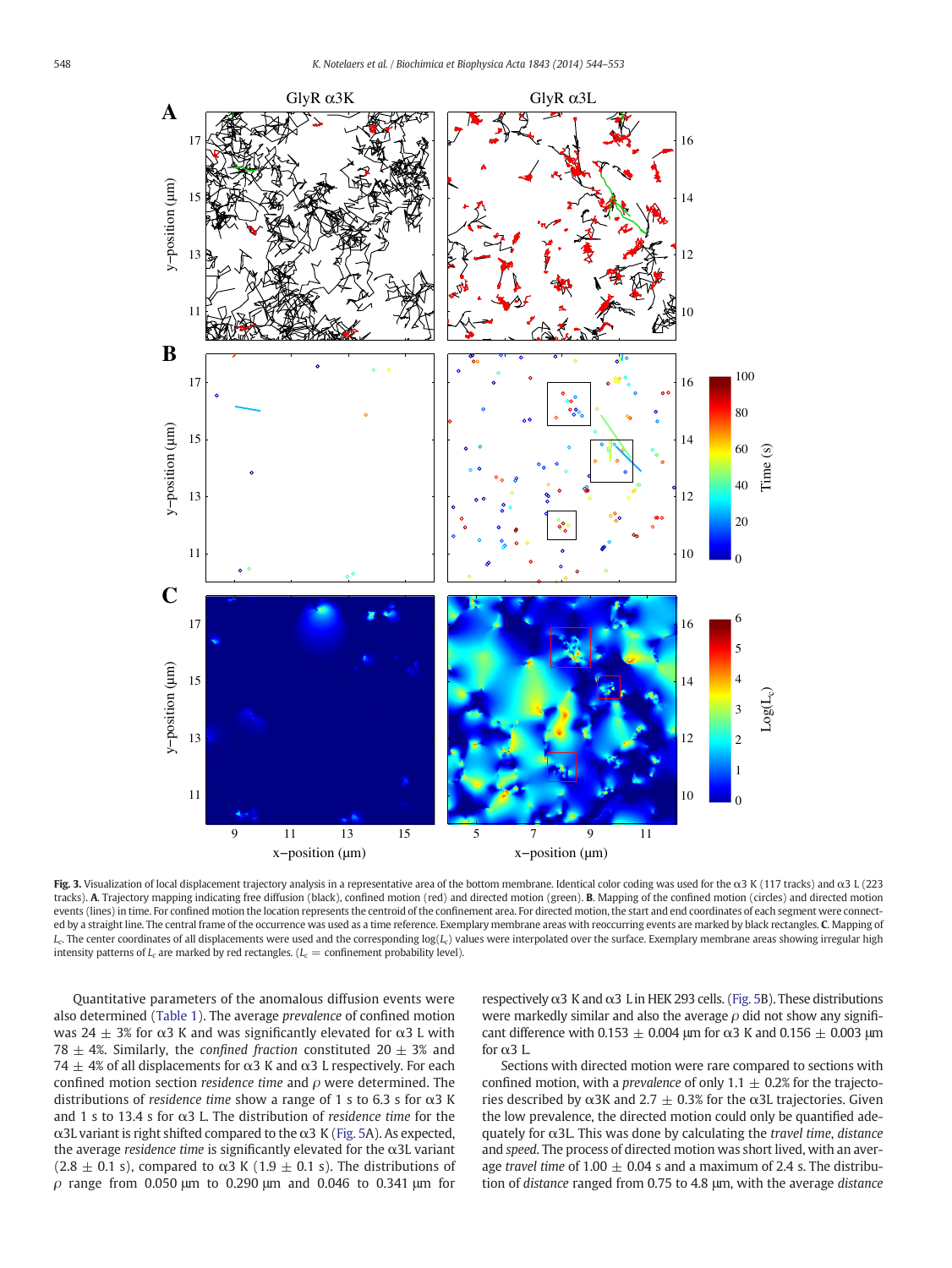<span id="page-5-0"></span>

Fig. 4. Visualization of  $L_c$  variation during short time intervals. The color map was adapted to improve visibility of the plotted trajectories. Trajectories are individually color coded in each time interval to facilitate distinction. The red box demarcates an area showing high variations in confinement strength occurring in multiple individual trajectories spread over time.  $(L_c =$  confinement probability level).

measuring 1.7  $\pm$  0.1 μm [\(Fig. 5](#page-6-0)C). The distribution of speed at which the directed motion occurred ranged from 0.81 μm/s to 3.5 μm/s, with an average speed of 1.77  $\pm$  0.09 μm/s.

Based on the gradients in  $L_c$  occurring in individual trajectories, the coincidence of directed and confined motion was assessed [\(Fig. 6](#page-7-0)). Directed motion is the least prevalent form of anomalous diffusion and therefore coincidence was calculated as the percentage of trajectories with directed motion, which also contained confined motion. In the α3L GlyR population displaying directed motion,  $51 \pm 7\%$  also displayed confined motion. The grouped population characteristics of trajectories containing coincident directed and confined motion were further quantified. Both transitions from confined to directed  $(C - D)$ and directed to confined  $(D - C)$  motion occurred, with an equal  $50 \pm 12$ % probability. Furthermore, the transition time (*tt*) was determined by the time span between subsequent events. The average tt was 0.15  $\pm$  0.06 s for C – D transitions, while for D – C transitions this was  $0.3 \pm 0.1$  s.

# 4. Discussion

In this work we elaborate on the presence of anomalous diffusion in α3 GlyR membrane dynamics, as suggested in our earlier report [\[48\].](#page-8-0) Further evidence and quantification are obtained by applying advanced analysis of single particle tracking data. Moreover, the anomalous diffusion parameters reveal the nature of the differential dynamics between α3K- and α3L-containing GlyRs. Below, the conclusions are formed by stepwise interpretation of the subsequent analyses and placed in a physiological context.

# 4.1. Ensemble displacement analysis

In order to explore the heterogeneity of  $\alpha$ 3 GlyR motion, the populations of displacements were analyzed using a multi-component

# Table 1

Summary of parameter averages from local displacement analysis of  $\alpha$ 3 GlyR trajectories from each expression system. For confined motion residence time, confined fraction and  $\rho$  are reported. For directed motion travel time, distance and speed are reported.  $(***: p-value < 0.001$ , NA: Not Applicable).

| Motion   | Parameters <sup>a</sup>   | <b>HEK 293</b>    |                   |
|----------|---------------------------|-------------------|-------------------|
|          |                           | GlyR $\alpha$ 3 K | $GlyR \alpha 3 L$ |
| Confined | Prevalence (%)***         | $24 + 3$          | $78 + 4$          |
|          | Residence time $(s)$ ***  | $1.9 + 0.1$       | $2.8 + 0.2$       |
|          | Confined fraction (%) *** | $20 + 3$          | $74 + 4$          |
|          | $\rho$ ( $\mu$ m)         | $0.153 + 0.004$   | $0.156 + 0.003$   |
| Directed | Prevalence (%)***         | $1.1 + 0.2$       | $2.7 + 0.3$       |
|          | Travel time (s)           | NA                | $1.00 + 0.04$     |
|          | Distance $(\mu m)$        | NA                | $1.7 + 0.1$       |
|          | Speed $(\mu m/s)$         | <b>NA</b>         | $1.77 + 0.09$     |

Mean  $\pm$  standard error (HEK 293  $\alpha$ 3 K n = 7, HEK 293  $\alpha$ 3 L n = 9).

function [\[51,54\]](#page-8-0). For the  $\alpha$ 3K GlyR displacements, two sub populations of displacement sizes were found, differing more than an order of magnitude. For the first and largest displacement component a linear MSD versus time relationship suggests free diffusion. The diffusion coefficient  $D_e = 0.13 \pm 0.01 \text{ }\mu\text{m}^2/\text{s}$  belonging to this component also corresponds well with previous fluorescence recovery after photobleaching (FRAP) measurements of GlyR α3 K diffusion in HEK 293 cells  $(0.15 \pm 0.01 \text{ }\mu\text{m}^2/\text{s})$  [\[48\].](#page-8-0) The FRAP measurements also reported normal diffusion with a large mobile component (0.93  $\pm$  0.04). The order of magnitude for  $D_e$  is also in agreement with values retrieved for extrasynaptic  $\alpha$ 1-containing GlyRs (0.10  $\pm$  0.01  $\mu$ m<sup>2</sup>/s), believed to mainly undergo free diffusion outside the synapse [\[55\]](#page-9-0). The smaller second displacement component did not fit to a linear model and corresponds to sub diffusion. The fractions also indicate that the presence of the first component dominates over the second component. This confirms previous assumptions, stating that for  $\alpha$ 3K GlyRs free diffusion is dominant [\[48\].](#page-8-0) The validity of using  $D_e$  from  $\alpha$ 3 K GlyRs as a measure of free diffusion for both variants can be affirmed. The 15 AA difference between the subunit variants, located in the large intracellular loop, is unlikely to influence the radius of the membrane spanning receptor segment, which determines the free diffusion coefficient [\[5,43,56\]](#page-8-0). On that premise, the discrepancy between the values of  $D<sub>e</sub>$  for the two variants likely originates from an expression system-related sampling bias, introduced by applying SPT [\[48\]](#page-8-0). Thereby, extracting  $D_e$  from the  $\alpha$ 3 K GlyR was considered more reliable, given the dominant fraction of free diffusion and the less complex nature of diffusion of the  $\alpha$ 3 K variant. The fact that using  $D_e$  from  $\alpha$ 3 L GlyRs does not change the inference of the local displacement analysis, also shows that the relative difference in  $D<sub>e</sub>$  between the receptor variants is negligible when considering the full range of diffusion modes.

# 4.2. Local displacement analysis

Using local displacement analysis, trajectory sections deviating from free diffusion were identified. This strategy optimizes the use of single particle tracking, as anomalous diffusion events can be detected for individual particles [\[16,22,24\]](#page-8-0). A confinement probability based on the displacement and a directed motion probability based on the asymmetry properties were calculated [\[52,57\]](#page-8-0). Determining the input parameters for the analysis is an empirical process. The analysis is based on short trajectories given the use of a fluorescent dye as label. Furthermore, the approach had to accommodate the spatial and temporal properties of the anomalous processes, while limiting false positive detection.

For the detection of confined motion, the free diffusion coefficient was not estimated from the individual trajectories as done in other work [\[50\],](#page-8-0) but from the ensemble analysis. In this way, the confined motion was not required to be transient of nature in order to be detected. The previously established presence of an immobile fraction of  $\alpha$ 3 GlyRs ( $\alpha$ 3 K: 5%,  $\alpha$ 3 L: 15%) warranted this approach, as immobile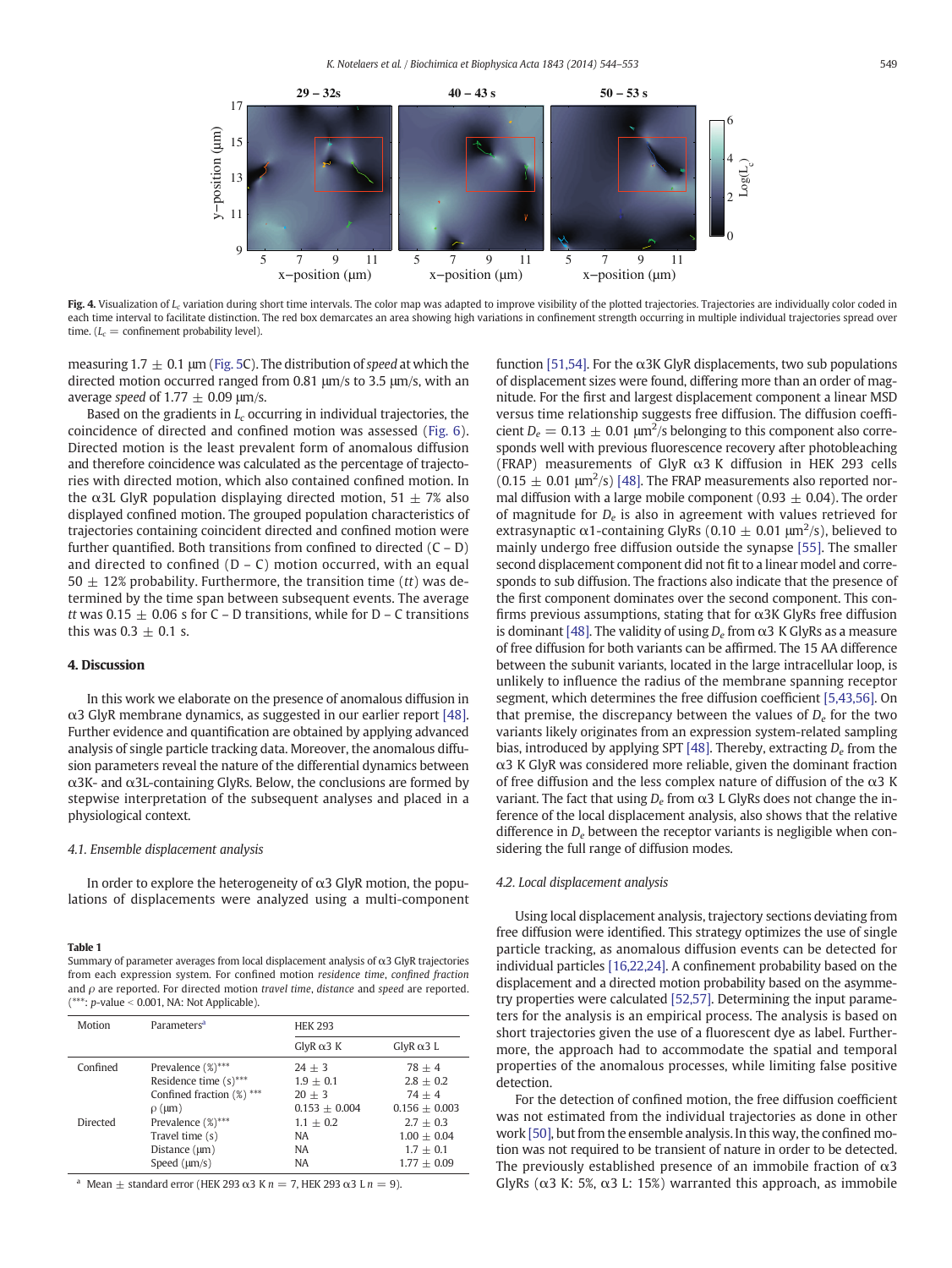<span id="page-6-0"></span>

Fig. 5. Quantitative parameters of the anomalous diffusion events. A. The distribution (log scale) of the residence times for the confined motion sections. B. The distribution (log scale) of  $\rho$ for the confined motion sections. C. The distributions of the distance calculated for all the directed motion sections. D. The distributions of the speed calculated for all the directed motion sections. (bin = number of elements in bin, tot = total elements in distribution,  $\rho$  = radius of the confinement area).

receptors were considered an extreme case of confined motion [\[48\].](#page-8-0) Based on the numerical proximity between the confined motion prevalence and the confined fraction, on average, confinement is dominant in trajectories containing a confinement zone. As the possibility to discriminate true confinement increases for longer observation times [\[52\]](#page-8-0), a large sliding window was selected. We also chose to optimize detection of stable confinement zones, therefore setting a high minimally required residence time and allowing a less rigorous threshold of  $L_c$  to avoid false positives.

Confined motion of the GlyR has been described in most detail for the  $\alpha$ 1-containing heteromeric GlyRs, as part of a diffusion and trapping model mediated by gephyrin anchoring [\[35,38,58\].](#page-8-0) For the heteromeric GlyR  $\alpha$ 1, binding to gephyrin leads to clustering of the receptor at the synapse [\[35,59\].](#page-8-0) However, gephyrin-independent clusters of  $\alpha$ 1-, α2- and α3-containing homomeric GlyRs have also been established, with clustering of homomeric  $\alpha$ 3-receptors being shown in both primary neurons and HEK 293 cells [\[38,44,60\].](#page-8-0) Here, it is demonstrated that α3 GlyR dynamics also involve a trapping mechanism for local α3 GlyR accumulation.  $\rho$  corresponds well to the sub-micrometer clustering found for α3L GlyRs by super-resolution microscopy [\[48\]](#page-8-0). Mapping of α3L GlyR diffusion reveals localized diffusion with areas showing high incidence of confined motion. Protein oligomerization, lipid raft association or clathrin-mediated stabilization is a possible mechanism of GlyR trapping in HEK 293 cells, demonstrated previously for other transmembrane proteins [\[61](#page-9-0)–64]. With regards to biological signaling, confining receptors in specific membrane areas or in high density clusters can affect both the immediate electrophysiological response as well as the downstream signaling capacity [\[31,65](#page-8-0)–67].

Interestingly, the GlyR  $\alpha$ 3 K is also capable of being confined, yet the frequency and the stability of the confined state are not sufficient for outspoken local accumulation of this variant. The similar range of  $\rho$ suggests both variants are prone to the same confining interactions, yet with different efficiencies. Alternatively, α3 L may undergo an additional confining interaction, an argument supported by the increased number of components in the ensemble analysis. In that respect the 15 AA insert of  $\alpha$ 3 L can either indirectly stabilize interactions, as its absence leads to unstable folding of the large TM 3–4 intracellular domain [\[45\]](#page-8-0). On the other hand, the insert can also be a binding target, leading to additional confinement, similar to the gephyrin binding domain of the β-subunit [\[68\].](#page-9-0)

The determination of directed motion was based on the asymmetry of the gyration matrix T, a measure independent of the displacement size. Thereby directed motion was initially independent of the diffusion coefficient and observation time [\[57\].](#page-9-0) This allowed a reduction of the sliding window size, making  $L_d$  less smooth but more sensitive to short time scale fluctuations. Considering the fast dynamics of directed motion, not dependent on Brownian motion, such a detection scheme was considered advantageous. However, the supposition of directed motion involved an elongated trajectory form [\[48\]](#page-8-0), displaying a net displacement. As asymmetry is not exclusive to elongated trajectories, incorporating a minimum square displacement improved detection of directed motion. A two parameter (asymmetry and minimum square displacement) detection scheme also allowed for a more efficient discrimination of directed motion from free diffusion.

The low directed motion prevalence could in part be attributed to the technical difficulties of tracking a fast moving particle in a heterogeneously diffusing particle population. The presence of micrometer scale saltatory motion at speeds of almost several micrometers per second is not common for transmembrane proteins. It has been reported for vesicular transport guided by motor proteins, which has been established in transmembrane receptor trafficking [\[69](#page-9-0)–71]. Vesicular transport by motor proteins is also a means of antero- and retrograde transport in neurons and is essential for GlyR trafficking [\[30,72](#page-8-0)–75]. With the TIRF setup it is only possible to monitor vesicular transport near and parallel to the cell membrane, biasing directed motion prevalence [\[76,77\]](#page-9-0). Regardless of the low prevalence, active (re-)distribution in the membrane is likely to be requisite for  $\alpha$ 3L GlyRs given their stationary nature. The contrasting mobile nature of  $\alpha$ 3K GlyRs, might explain the decreased occurrence or absence of directed motion dynamics.

The presence of confined and directed motion being explained by two independent processes is possible, but unlikely in this case. Mapping of the trajectories indicated steep gradients in confinement probability, resembling a transfer of motion type. Therefore the coincidence of directed and confined motion in single trajectories was investigated. Over half of the trajectories exhibiting directed motion also displayed confinement, confirming that a single receptor can be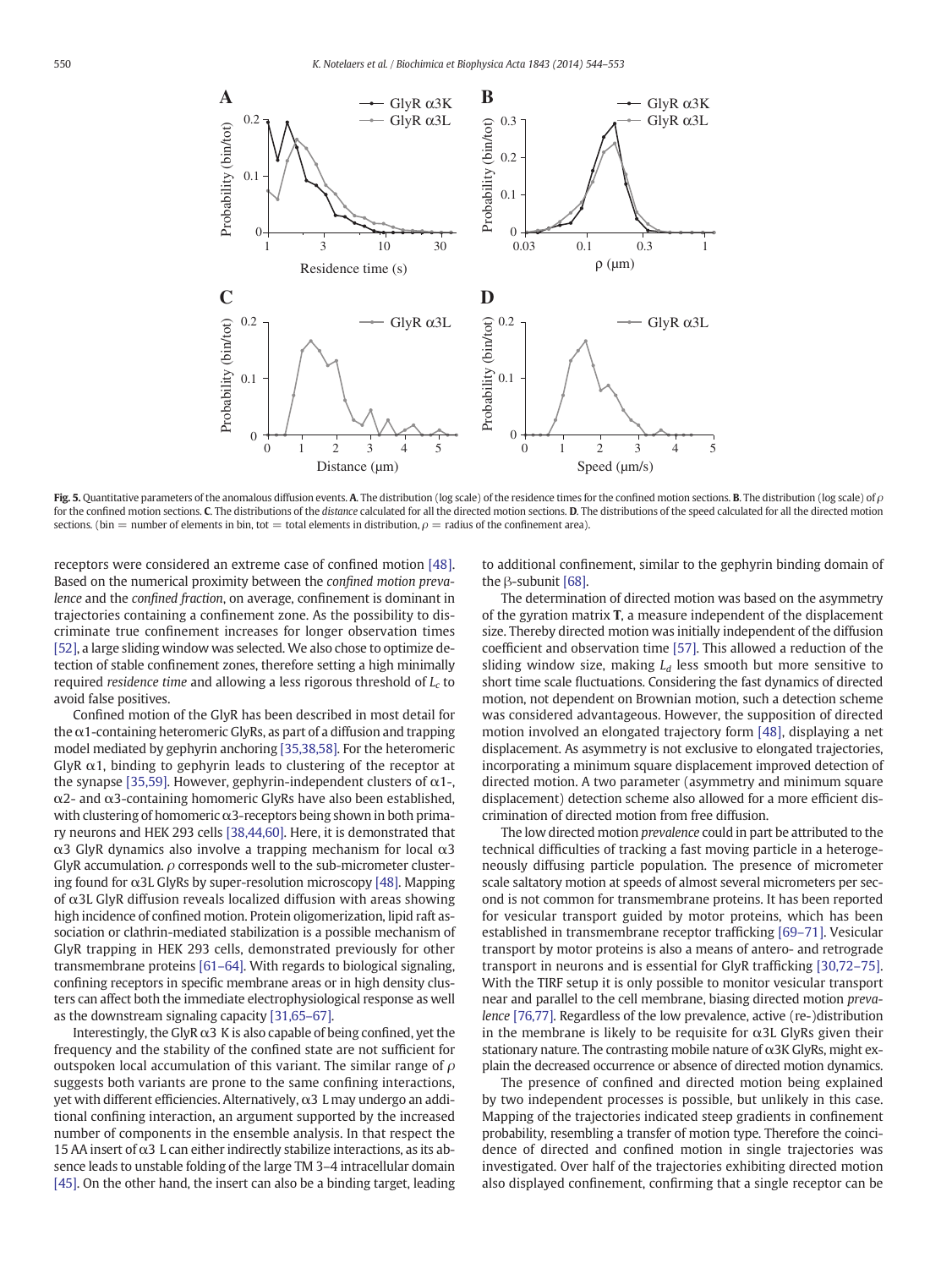<span id="page-7-0"></span>

Fig. 6. Two examples of trajectories displaying coincident confined and directed motion. A. The GlyR α3L trajectories were analyzed using the local displacement analysis and segmented into free diffusion, confined motion (circle) and directed motion (arrow). The starting point of each trajectory is indicated ( $\Diamond$ ). B. Plot of  $L_c$  and  $L_d$  over the course of a trajectory showing a confined to directed motion transition  $(C - D)$ . The thresholds (horizontal lines) and anomalous segments (vertical lines) are indicated. In this case,  $tt = 0$ , notice that the first displacement exceeding the threshold of  $L_d$  is not selected because it also exceeds the  $L_c$  threshold. C. Plot of the  $L_c$  and  $L_d$  over the course of a trajectory showing a directed to confined motion transition (D – C). The thresholds (horizontal lines) and anomalous segments (vertical lines) indicate an instantaneous transition. ( $L_c$  = confinement probability level,  $L_d$  = directed motion probability level,  $tt =$  transition time).

subjected to both types of anomalous diffusion. There was no particular order in the occurrence of directed and confined motion. However, analysis of the time span of the transitions indicated that, under the given temporal resolution, the different motion types occurred in almost immediate succession. The occurrence of different motion types in a transmembrane receptor population has been reported before [\[15,78\]](#page-8-0). The presence of coupled confined and directed motion, more specifically resembles clathrin-mediated receptor stabilization and dynamin-dependent endocytosis coupled to vesicular receptor trafficking/recycling as described for transferrin, epidermal growth factor receptors and AMPA receptors [\[63,79](#page-9-0)-83]. In fact, both  $\alpha$ 3 RNA splice variants harbor at the N-terminus of the TM 3–4 cytosolic loop a di-leucine motif involved in dynamin (AP-2)-dependent receptor internalization [\[43,84,85\].](#page-8-0) Furthermore cargo dependence of dynaminregulated clathrin-coated pit maturation has been demonstrated [\[86\].](#page-9-0) In that respect, the diffuse  $\alpha$ 3K GlyRs may, in contrast to the accumulating α3L GlyRs, not be capable of producing sufficient cargo for endocytosis. Active removal and recycling of ligand-gated receptors from the membrane are an important means to physiologically modulate their function [\[87\]](#page-9-0). Distinct pathways of transmembrane receptor endocytosis have even been shown to differentially impact the signaling cascade [\[88,89\]](#page-9-0).

To summarize, advanced single particle tracking analysis has revealed new information on the membrane dynamics of homomeric α3-containing GlyRs. The heterogeneous α3 GlyR motion pattern was quantified and interpreted using a combination of ensemble and local SPT analysis. The  $\alpha$ 3 GlyRs show exchange between states of local confinement and normal diffusion. RNA splicing exerts a major influence on the balance between these states and is associated with directed motion in the case of  $\alpha$ 3 L GlyRs. The speed of the directed motion matches that of saltatory vesicular motion and frequently occurs coupled to confined motion. These characteristic motion features strongly suggest that molecular interaction between a cellular component and the exon 8A-encoded sequence of the RNA splicing-dependent L-insert (TEAFALEKFYRFSDT) is responsible for directed motion and anomalous diffusion of this GlyR  $\alpha$ 3 RNA splice variant. Differential desensitization and synaptic clustering of these receptor RNA variants imply that their biophysical membrane behavior strongly impacts GlyR  $\alpha$ 3 signaling. Consequently these results are also relevant to GlyR  $\alpha$ 3 pathophysiology in neurological disorders [\[90\],](#page-9-0) e.g. in temporal lobe epilepsy where GlyR  $\alpha$ 3 RNA splicing is changed in patients with a severe disease course [\[44,47\]](#page-8-0).

# Acknowledgments

This work was funded by the Research Council of the UHasselt, tUL. GlyR expression constructs were obtained thanks to funding by the Helmholtz Association (VH-NG-246 to J.C.M.) and the Bundesministerium für Bildung und Forschung BMBF (Era-Net NEURON II CIPRESS to J.C.M.). The research leading to these results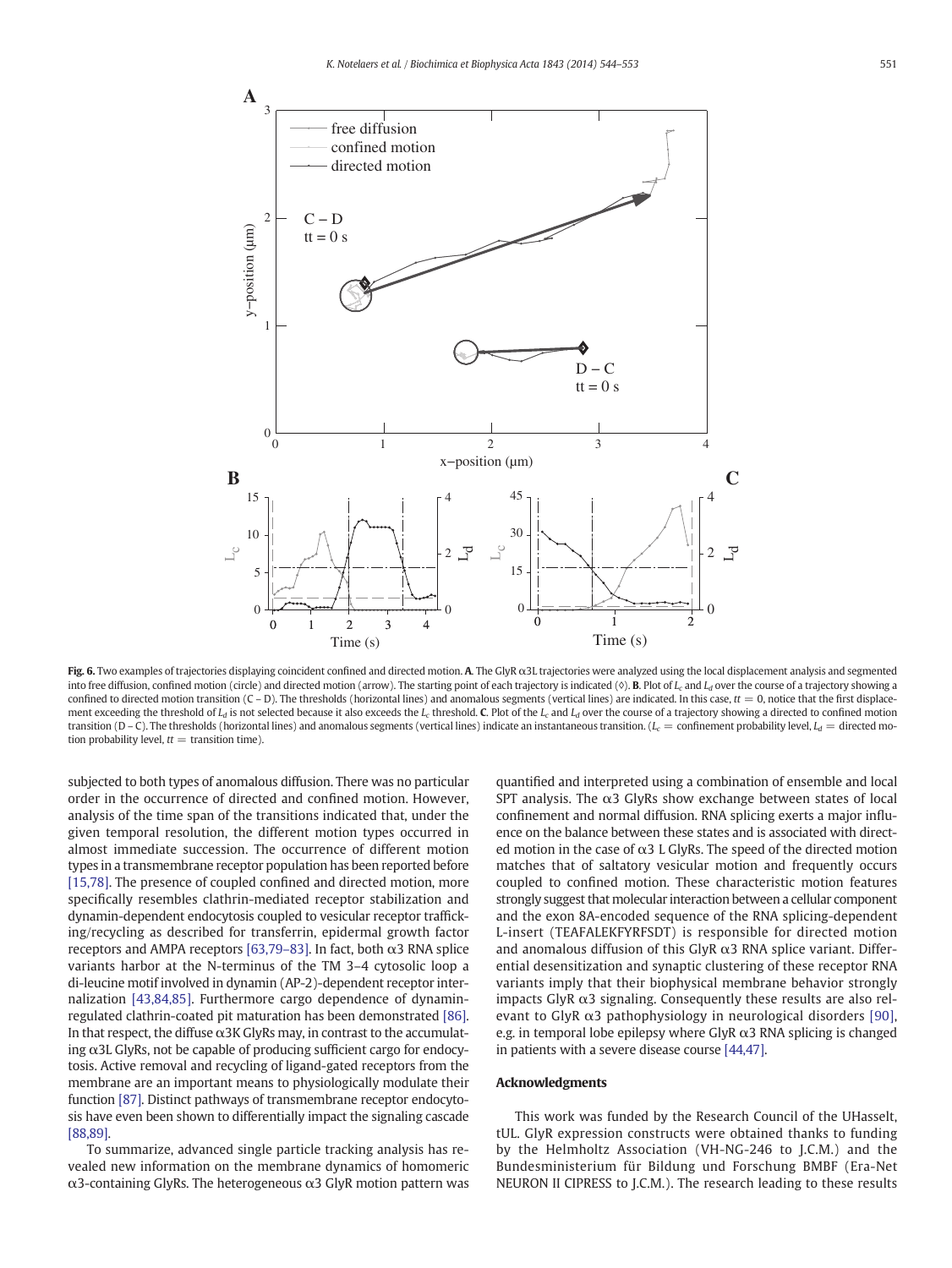<span id="page-8-0"></span>has received funding from the European Research Council under the European Union's Seventh Framework Program (FP7/2007–2013)/ERC Grant Agreement n° 291593 FLUOROCODE), from the Flemish government in the form of long-term structural funding "Methusalem" grant METH/08/04 CASAS, from the 'Fonds voor Wetenschappelijk Onderzoek Vlaanderen' (FWO grants G.0197.11; G0484.12,) and from the Hercules Foundation (HER/08/021). S.R., J.H. and M.A. thank the Federal Science Policy of Belgium (IAP-VI/27). The support by the FWOonderzoeksgemeenschap "Scanning and Wide Field Microscopy of (Bio)-organic Systems" is gratefully acknowledged by J.H. and M.A.

# Appendix A. Supplementary data

Supplementary data to this article can be found online at [http://dx.](http://dx.doi.org/10.1016/j.bbamcr.2013.11.019) [doi.org/10.1016/j.bbamcr.2013.11.019](http://dx.doi.org/10.1016/j.bbamcr.2013.11.019).

## References

- [1] [Z.Q. Xu, X. Zhang, L. Scott, Regulation of G protein-coupled receptor traf](http://refhub.elsevier.com/S0167-4889(13)00411-4/rf0005)ficking, Acta [Physiol \(Oxf.\) 190 \(2007\) 39](http://refhub.elsevier.com/S0167-4889(13)00411-4/rf0005)–45.
- [2] L. Groc, L. Bard, D. Choquet, Surface traffi[cking of N-methyl-D-aspartate receptors:](http://refhub.elsevier.com/S0167-4889(13)00411-4/rf0010) [physiological and pathological perspectives, Neuroscience 158 \(2009\) 4](http://refhub.elsevier.com/S0167-4889(13)00411-4/rf0010)–18.
- [3] [I. Chung, R. Akita, R. Vandlen, D. Toomre, J. Schlessinger, I. Mellman, Spatial control](http://refhub.elsevier.com/S0167-4889(13)00411-4/rf0015) [of EGF receptor activation by reversible dimerization on living cells, Nature 464](http://refhub.elsevier.com/S0167-4889(13)00411-4/rf0015) [\(2010\) 783](http://refhub.elsevier.com/S0167-4889(13)00411-4/rf0015)–787.
- [4] S.J. Singer, G.L. Nicolson, The fl[uid mosaic model of the structure of cell membranes,](http://refhub.elsevier.com/S0167-4889(13)00411-4/rf0020) [Science 175 \(1972\) 720](http://refhub.elsevier.com/S0167-4889(13)00411-4/rf0020)–731.
- [5] [Y. Gambin, R. Lopez-Esparza, M. Reffay, E. Sierecki, N.S. Gov, M. Genest, R.S. Hodges,](http://refhub.elsevier.com/S0167-4889(13)00411-4/rf0025) [W. Urbach, Lateral mobility of proteins in liquid membranes revisited, Proc. Natl.](http://refhub.elsevier.com/S0167-4889(13)00411-4/rf0025) [Acad. Sci. U. S. A. 103 \(2006\) 2098](http://refhub.elsevier.com/S0167-4889(13)00411-4/rf0025)–2102.
- [P.G. Saffman, M. Delbruck, Brownian motion in biological membranes, Proc. Natl.](http://refhub.elsevier.com/S0167-4889(13)00411-4/rf0030) [Acad. Sci. U. S. A. 72 \(1975\) 3111](http://refhub.elsevier.com/S0167-4889(13)00411-4/rf0030)–3113.
- [7] [D. Lingwood, K. Simons, Lipid rafts as a membrane-organizing principle, Science 327](http://refhub.elsevier.com/S0167-4889(13)00411-4/rf0035)  $(2010)$  46–50.
- [8] [Y. Sako, A. Kusumi, Compartmentalized structure of the plasma membrane for re](http://refhub.elsevier.com/S0167-4889(13)00411-4/rf0040)[ceptor movements as revealed by a nanometer-level motion analysis, J. Cell Biol.](http://refhub.elsevier.com/S0167-4889(13)00411-4/rf0040) [125 \(1994\) 1251](http://refhub.elsevier.com/S0167-4889(13)00411-4/rf0040)–1264.
- [9] [K. Ritchie, R. Iino, T. Fujiwara, K. Murase, A. Kusumi, The fence and picket structure](http://refhub.elsevier.com/S0167-4889(13)00411-4/rf0045) [of the plasma membrane of live cells as revealed by single molecule techniques \(Re](http://refhub.elsevier.com/S0167-4889(13)00411-4/rf0045)[view\), Mol. Membr. Biol. 20 \(2003\) 13](http://refhub.elsevier.com/S0167-4889(13)00411-4/rf0045)–18.
- [10] [J. Fantini, F.J. Barrantes, How cholesterol interacts with membrane proteins: an ex](http://refhub.elsevier.com/S0167-4889(13)00411-4/rf0050)[ploration of cholesterol-binding sites including CRAC, CARC, and tilted domains,](http://refhub.elsevier.com/S0167-4889(13)00411-4/rf0050) [Front. Physiol. 4 \(2013\) 31](http://refhub.elsevier.com/S0167-4889(13)00411-4/rf0050).
- [11] [M.J. Saxton, Wanted: a positive control for anomalous subdiffusion, Biophys. J. 103](http://refhub.elsevier.com/S0167-4889(13)00411-4/rf0055) [\(2012\) 2411](http://refhub.elsevier.com/S0167-4889(13)00411-4/rf0055)–2422.
- [12] [P.R. Smith, I.E. Morrison, K.M. Wilson, N. Fernandez, R.J. Cherry, Anomalous diffusion](http://refhub.elsevier.com/S0167-4889(13)00411-4/rf0060) [of major histocompatibility complex class I molecules on HeLa cells determined by](http://refhub.elsevier.com/S0167-4889(13)00411-4/rf0060) [single particle tracking, Biophys. J. 76 \(1999\) 3331](http://refhub.elsevier.com/S0167-4889(13)00411-4/rf0060)–3344.
- [13] [P.H. Lommerse, G.A. Blab, L. Cognet, G.S. Harms, B.E. Snaar-Jagalska, H.P. Spaink, T.](http://refhub.elsevier.com/S0167-4889(13)00411-4/rf0065) [Schmidt, Single-molecule imaging of the H-ras membrane-anchor reveals domains](http://refhub.elsevier.com/S0167-4889(13)00411-4/rf0065) in the cytoplasmic leafl[et of the cell membrane, Biophys. J. 86 \(2004\) 609](http://refhub.elsevier.com/S0167-4889(13)00411-4/rf0065)–616.
- [14] [P.W. Wiseman, C.M. Brown, D.J. Webb, B. Hebert, N.L. Johnson, J.A. Squier, M.H.](http://refhub.elsevier.com/S0167-4889(13)00411-4/rf0070) [Ellisman, A.F. Horwitz, Spatial mapping of integrin interactions and dynamics](http://refhub.elsevier.com/S0167-4889(13)00411-4/rf0070) [during cell migration by image correlation microscopy, J. Cell Sci. 117 \(2004\)](http://refhub.elsevier.com/S0167-4889(13)00411-4/rf0070) 5521–[5534.](http://refhub.elsevier.com/S0167-4889(13)00411-4/rf0070)
- [15] [K.M. Wilson, I.E. Morrison, P.R. Smith, N. Fernandez, R.J. Cherry, Single particle track](http://refhub.elsevier.com/S0167-4889(13)00411-4/rf0075)[ing of cell-surface HLA-DR molecules using R-phycoerythrin labeled monoclonal an](http://refhub.elsevier.com/S0167-4889(13)00411-4/rf0075)tibodies and fl[uorescence digital imaging, J. Cell Sci. 109 \(Pt 8\) \(1996\) 2101](http://refhub.elsevier.com/S0167-4889(13)00411-4/rf0075)–2109.
- [16] [M.J. Saxton, K. Jacobson, Single-particle tracking: applications to membrane dynam](http://refhub.elsevier.com/S0167-4889(13)00411-4/rf0080)[ics, Annu. Rev. Biophys. Biomol. Struct. 26 \(1997\) 373](http://refhub.elsevier.com/S0167-4889(13)00411-4/rf0080)–399.
- [17] [F. Daumas, N. Destainville, C. Millot, A. Lopez, D. Dean, L. Salome, Interprotein inter](http://refhub.elsevier.com/S0167-4889(13)00411-4/rf0085)actions are responsible for the confi[ned diffusion of a G-protein-coupled receptor at](http://refhub.elsevier.com/S0167-4889(13)00411-4/rf0085) [the cell surface, Biochem. Soc. Trans. 31 \(2003\) 1001](http://refhub.elsevier.com/S0167-4889(13)00411-4/rf0085)–1005.
- [18] [A. Kusumi, C. Nakada, K. Ritchie, K. Murase, K. Suzuki, H. Murakoshi, R.S. Kasai,](http://refhub.elsevier.com/S0167-4889(13)00411-4/rf0090) J. Kondo, T. Fujiwara, Paradigm shift [of the plasma membrane concept from](http://refhub.elsevier.com/S0167-4889(13)00411-4/rf0090) [the two-dimensional continuum](http://refhub.elsevier.com/S0167-4889(13)00411-4/rf0090) fluid to the partitioned fluid: high-speed [single-molecule tracking of membrane molecules, Annu. Rev.](http://refhub.elsevier.com/S0167-4889(13)00411-4/rf0090) Biophys. Biomol. [Struct. 34 \(2005\) 351](http://refhub.elsevier.com/S0167-4889(13)00411-4/rf0090)–378.
- [19] [C. Eggeling, C. Ringemann, R. Medda, G. Schwarzmann, K. Sandhoff, S. Polyakova,](http://refhub.elsevier.com/S0167-4889(13)00411-4/rf0095) [V.N. Belov, B. Hein, C. von Middendorff, A. Schonle, S.W. Hell, Direct observation of](http://refhub.elsevier.com/S0167-4889(13)00411-4/rf0095) [the nanoscale dynamics of membrane lipids in a living cell, Nature 457 \(2009\)](http://refhub.elsevier.com/S0167-4889(13)00411-4/rf0095) [1159](http://refhub.elsevier.com/S0167-4889(13)00411-4/rf0095)–1162.
- [20] [D. Alcor, G. Gouzer, A. Triller, Single-particle tracking methods for the study of mem](http://refhub.elsevier.com/S0167-4889(13)00411-4/rf0100)[brane receptors dynamics, Eur. J. Neurosci. 30 \(2009\) 987](http://refhub.elsevier.com/S0167-4889(13)00411-4/rf0100)–997.
- [21] [S. Wieser, G.J. Schutz, Tracking single molecules in the live cell plasma membrane-Do's](http://refhub.elsevier.com/S0167-4889(13)00411-4/rf0105) [and Don't's, Methods 46 \(2008\) 131](http://refhub.elsevier.com/S0167-4889(13)00411-4/rf0105)–140.
- [22] [C.M. Anderson, G.N. Georgiou, I.E. Morrison, G.V. Stevenson, R.J. Cherry, Tracking](http://refhub.elsevier.com/S0167-4889(13)00411-4/rf0110) of cell surface receptors by fl[uorescence digital imaging microscopy using a](http://refhub.elsevier.com/S0167-4889(13)00411-4/rf0110) [charge-coupled device camera. Low-density lipoprotein and in](http://refhub.elsevier.com/S0167-4889(13)00411-4/rf0110)fluenza virus recep[tor mobility at 4 degrees C, J. Cell Sci. 101 \(Pt 2\) \(1992\) 415](http://refhub.elsevier.com/S0167-4889(13)00411-4/rf0110)–425.
- [23] [H. Qian, M.P. Sheetz, E.L. Elson, Single particle tracking. Analysis of diffusion and](http://refhub.elsevier.com/S0167-4889(13)00411-4/rf0115) fl[ow in two-dimensional systems, Biophys. J. 60 \(1991\) 910](http://refhub.elsevier.com/S0167-4889(13)00411-4/rf0115)–921.
- [24] [T. Schmidt, G.J. Schutz, W. Baumgartner, H.J. Gruber, H. Schindler, Imaging of single](http://refhub.elsevier.com/S0167-4889(13)00411-4/rf0120) [molecule diffusion, Proc. Natl. Acad. Sci. U. S. A. 93 \(1996\) 2926](http://refhub.elsevier.com/S0167-4889(13)00411-4/rf0120)–2929.
- [25] [M. Heidbreder, C. Zander, S. Malkusch, D. Widera, B. Kaltschmidt, C. Kaltschmidt, D.](http://refhub.elsevier.com/S0167-4889(13)00411-4/rf0125) [Nair, D. Choquet, J.B. Sibarita, M. Heilemann, TNF-alpha in](http://refhub.elsevier.com/S0167-4889(13)00411-4/rf0125)fluences the lateral dynamics [of TNF receptor I in living cells, Biochim. Biophys. Acta 1823 \(2012\) 1984](http://refhub.elsevier.com/S0167-4889(13)00411-4/rf0125)–1989.
- [26] [A. Serge, N. Bertaux, H. Rigneault, D. Marguet, Dynamic multiple-target tracing to](http://refhub.elsevier.com/S0167-4889(13)00411-4/rf0130)
- [probe spatiotemporal cartography of cell membranes, Nat. Meth. 5 \(2008\) 687](http://refhub.elsevier.com/S0167-4889(13)00411-4/rf0130)–694. [27] [S. Wieser, M. Axmann, G.J. Schutz, Versatile analysis of single-molecule tracking data](http://refhub.elsevier.com/S0167-4889(13)00411-4/rf0135) [by comprehensive testing against Monte Carlo simulations, Biophys. J. 95 \(2008\)](http://refhub.elsevier.com/S0167-4889(13)00411-4/rf0135) [5988](http://refhub.elsevier.com/S0167-4889(13)00411-4/rf0135)–6001.
- [28] [A. Triller, D. Choquet, New concepts in synaptic biology derived from single-molecule](http://refhub.elsevier.com/S0167-4889(13)00411-4/rf0140) [imaging, Neuron 59 \(2008\) 359](http://refhub.elsevier.com/S0167-4889(13)00411-4/rf0140)–374.
- [29] D. Choquet, Fast AMPAR traffi[cking for a high-frequency synaptic transmission, Eur.](http://refhub.elsevier.com/S0167-4889(13)00411-4/rf0145) [J. Neurosci. 32 \(2010\) 250](http://refhub.elsevier.com/S0167-4889(13)00411-4/rf0145)–260.
- [30] [A. Dumoulin, A. Triller, M. Kneussel, Cellular transport and membrane dynamics of](http://refhub.elsevier.com/S0167-4889(13)00411-4/rf0150) the glycine receptor. Front. Mol. Neurosci. 2 (2009) 28.
- [31] [J.H. Kim, R.L. Huganir, Organization and regulation of proteins at synapses, Curr.](http://refhub.elsevier.com/S0167-4889(13)00411-4/rf0155) [Opin. Cell Biol. 11 \(1999\) 248](http://refhub.elsevier.com/S0167-4889(13)00411-4/rf0155)–254.
- [32] [A.J. Borgdorff, D. Choquet, Regulation of AMPA receptor lateral movements, Nature](http://refhub.elsevier.com/S0167-4889(13)00411-4/rf0160) [417 \(2002\) 649](http://refhub.elsevier.com/S0167-4889(13)00411-4/rf0160)–653.
- [33] [J. Kirsch, G. Meyer, H. Betz, Synaptic targeting of ionotropic neurotransmitter recep](http://refhub.elsevier.com/S0167-4889(13)00411-4/rf0165)[tors, Mol. Cell. Neurosci. 8 \(1996\) 93](http://refhub.elsevier.com/S0167-4889(13)00411-4/rf0165)–98.
- [34] [H.D. MacGillavry, J.M. Kerr, T.A. Blanpied, Lateral organization of the postsynaptic](http://refhub.elsevier.com/S0167-4889(13)00411-4/rf0170) [density, Mol. Cell. Neurosci. 48 \(2011\) 321](http://refhub.elsevier.com/S0167-4889(13)00411-4/rf0170)–331.
- [35] [J. Meier, C. Meunier-Durmort, C. Forest, A. Triller, C. Vannier, Formation of glycine](http://refhub.elsevier.com/S0167-4889(13)00411-4/rf0175) [receptor clusters and their accumulation at synapses, J. Cell Sci. 113 \(Pt 15\)](http://refhub.elsevier.com/S0167-4889(13)00411-4/rf0175) [\(2000\) 2783](http://refhub.elsevier.com/S0167-4889(13)00411-4/rf0175)–2795.
- [36] [B. Zuber, N. Unwin, Structure and superorganization of acetylcholine receptor-rapsyn](http://refhub.elsevier.com/S0167-4889(13)00411-4/rf0180) [complexes, Proc. Natl. Acad. Sci. U. S. A. 110 \(2013\) 10622](http://refhub.elsevier.com/S0167-4889(13)00411-4/rf0180)–10627.
- [37] A. Triller, D. Choquet, Surface traffi[cking of receptors between synaptic and](http://refhub.elsevier.com/S0167-4889(13)00411-4/rf0185) [extrasynaptic membranes: and yet they do move! Trends Neurosci. 28 \(2005\)](http://refhub.elsevier.com/S0167-4889(13)00411-4/rf0185) 133–[139.](http://refhub.elsevier.com/S0167-4889(13)00411-4/rf0185)
- [38] [M.V. Ehrensperger, C. Hanus, C. Vannier, A. Triller, M. Dahan, Multiple association](http://refhub.elsevier.com/S0167-4889(13)00411-4/rf0190) [states between glycine receptors and gephyrin identi](http://refhub.elsevier.com/S0167-4889(13)00411-4/rf0190)fied by SPT analysis, Biophys. [J. 92 \(2007\) 3706](http://refhub.elsevier.com/S0167-4889(13)00411-4/rf0190)–3718.
- [39] [J.W. Lynch, Molecular structure and function of the glycine receptor chloride chan](http://refhub.elsevier.com/S0167-4889(13)00411-4/rf0195)[nel, Physiol. Rev. 84 \(2004\) 1051](http://refhub.elsevier.com/S0167-4889(13)00411-4/rf0195)–1095.
- [40] [J.W. Lynch, S. Rajendra, K.D. Pierce, C.A. Handford, P.H. Barry, P.R. Scho](http://refhub.elsevier.com/S0167-4889(13)00411-4/rf0200)field, Identifi[cation of intracellular and extracellular domains mediating signal transduction in](http://refhub.elsevier.com/S0167-4889(13)00411-4/rf0200) [the inhibitory glycine receptor chloride channel, EMBO J. 16 \(1997\) 110](http://refhub.elsevier.com/S0167-4889(13)00411-4/rf0200)–120.
- [41] [J.W. Lynch, Native glycine receptor subtypes and their physiological roles, Neuro](http://refhub.elsevier.com/S0167-4889(13)00411-4/rf0205)[pharmacology 56 \(2009\) 303](http://refhub.elsevier.com/S0167-4889(13)00411-4/rf0205)–309.
- [42] [R.J. Harvey, U.B. Depner, H. Wassle, S. Ahmadi, C. Heindl, H. Reinold, T.G. Smart, K.](http://refhub.elsevier.com/S0167-4889(13)00411-4/rf0210) [Harvey, B. Schutz, O.M. Abo-Salem, A. Zimmer, P. Poisbeau, H. Welzl, D.P. Wolfer,](http://refhub.elsevier.com/S0167-4889(13)00411-4/rf0210) [H. Betz, H.U. Zeilhofer, U. Muller, GlyR alpha3: an essential target for spinal](http://refhub.elsevier.com/S0167-4889(13)00411-4/rf0210) PGE2-mediated infl[ammatory pain sensitization, Science 304 \(2004\) 884](http://refhub.elsevier.com/S0167-4889(13)00411-4/rf0210)-887
- [43] [Z. Nikolic, B. Laube, R.G. Weber, P. Lichter, P. Kioschis, A. Poustka, C. Mulhardt, C.M.](http://refhub.elsevier.com/S0167-4889(13)00411-4/rf0215) [Becker, The human glycine receptor subunit alpha3. Glra3 gene structure, chromo](http://refhub.elsevier.com/S0167-4889(13)00411-4/rf0215)[somal localization, and functional characterization of alternative transcripts, J. Biol.](http://refhub.elsevier.com/S0167-4889(13)00411-4/rf0215) [Chem. 273 \(1998\) 19708](http://refhub.elsevier.com/S0167-4889(13)00411-4/rf0215)–19714.
- [44] [S.A. Eichler, B. Forstera, B. Smolinsky, R. Juttner, T.N. Lehmann, M. Fahling, G.](http://refhub.elsevier.com/S0167-4889(13)00411-4/rf0220) [Schwarz, P. Legendre, J.C. Meier, Splice-speci](http://refhub.elsevier.com/S0167-4889(13)00411-4/rf0220)fic roles of glycine receptor alpha3 in [the hippocampus, Eur. J. Neurosci. 30 \(2009\) 1077](http://refhub.elsevier.com/S0167-4889(13)00411-4/rf0220)–1091.
- [45] [H.G. Breitinger, C. Villmann, N. Melzer, J. Rennert, U. Breitinger, S. Schwarzinger,](http://refhub.elsevier.com/S0167-4889(13)00411-4/rf0225) [C.M. Becker, Novel regulatory site within the TM3-4 loop of human recombinant](http://refhub.elsevier.com/S0167-4889(13)00411-4/rf0225) [alpha3 glycine receptors determines channel gating and domain structure, J. Biol.](http://refhub.elsevier.com/S0167-4889(13)00411-4/rf0225) [Chem. 284 \(2009\) 28624](http://refhub.elsevier.com/S0167-4889(13)00411-4/rf0225)–28633.
- [46] [S.A. Eichler, S. Kirischuk, R. Juttner, P.K. Schaefermeier, P. Legendre, T.N. Lehmann, T.](http://refhub.elsevier.com/S0167-4889(13)00411-4/rf0230) [Gloveli, R. Grantyn, J.C. Meier, Glycinergic tonic inhibition of hippocampal neurons](http://refhub.elsevier.com/S0167-4889(13)00411-4/rf0230) [with depolarizing GABAergic transmission elicits histopathological signs of tempo](http://refhub.elsevier.com/S0167-4889(13)00411-4/rf0230)[ral lobe epilepsy, J. Cell. Mol. Med. 12 \(2008\) 2848](http://refhub.elsevier.com/S0167-4889(13)00411-4/rf0230)–2866.
- [47] [P. Legendre, B. Forstera, R. Juttner, J.C. Meier, Glycine receptors caught between ge](http://refhub.elsevier.com/S0167-4889(13)00411-4/rf0235)[nome and proteome - functional implications of RNA editing and splicing, Front.](http://refhub.elsevier.com/S0167-4889(13)00411-4/rf0235) [Mol. Neurosci. 2 \(2009\) 23.](http://refhub.elsevier.com/S0167-4889(13)00411-4/rf0235)
- [48] [K. Notelaers, N. Smisdom, S. Rocha, D. Janssen, J.C. Meier, J.M. Rigo, J. Hofkens, M.](http://refhub.elsevier.com/S0167-4889(13)00411-4/rf0240) Ameloot, Ensemble and single particle fl[uorimetric techniques in concerted action](http://refhub.elsevier.com/S0167-4889(13)00411-4/rf0240) [to study the diffusion and aggregation of the glycine receptor alpha3 isoforms in](http://refhub.elsevier.com/S0167-4889(13)00411-4/rf0240) [the cell plasma membrane, Biochim. Biophys. Acta 1818 \(2012\) 3131](http://refhub.elsevier.com/S0167-4889(13)00411-4/rf0240)–3140.
- [49] [N. Meilhac, L. Le Guyader, L. Salome, N. Destainville, Detection of con](http://refhub.elsevier.com/S0167-4889(13)00411-4/rf0245)finement and [jumps in single-molecule membrane trajectories, Phys. Rev. E Stat. Nonlinear Soft](http://refhub.elsevier.com/S0167-4889(13)00411-4/rf0245) [Matter Phys. 73 \(2006\) 011915.](http://refhub.elsevier.com/S0167-4889(13)00411-4/rf0245)
- [50] [R. Simson, E.D. Sheets, K. Jacobson, Detection of temporary lateral con](http://refhub.elsevier.com/S0167-4889(13)00411-4/rf0250)finement of [membrane proteins using single-particle tracking analysis, Biophys. J. 69 \(1995\)](http://refhub.elsevier.com/S0167-4889(13)00411-4/rf0250) [989](http://refhub.elsevier.com/S0167-4889(13)00411-4/rf0250)–993.
- [51] [G.J. Schutz, H. Schindler, T. Schmidt, Single-molecule microscopy on model mem](http://refhub.elsevier.com/S0167-4889(13)00411-4/rf0255)[branes reveals anomalous diffusion, Biophys. J. 73 \(1997\) 1073](http://refhub.elsevier.com/S0167-4889(13)00411-4/rf0255)–1080.
- [52] [M.J. Saxton, Lateral diffusion in an archipelago. Single-particle diffusion, Biophys. J.](http://refhub.elsevier.com/S0167-4889(13)00411-4/rf0260) [64 \(1993\) 1766](http://refhub.elsevier.com/S0167-4889(13)00411-4/rf0260)–1780.
- [53] [L.C. Elliott, M. Barhoum, J.M. Harris, P.W. Bohn, Trajectory analysis of single molecules](http://refhub.elsevier.com/S0167-4889(13)00411-4/rf0265) [exhibiting non-brownian motion, Phys. Chem. Chem. Phys. 13 \(2011\) 4326](http://refhub.elsevier.com/S0167-4889(13)00411-4/rf0265)–4334.
- [54] [S. Rocha, J.A. Hutchison, K. Peneva, A. Herrmann, K. Mullen, M. Skjot, C.I. Jorgensen,](http://refhub.elsevier.com/S0167-4889(13)00411-4/rf0270) [A. Svendsen, F.C. De Schryver, J. Hofkens, H. Uji-i, Linking phospholipase mobility to](http://refhub.elsevier.com/S0167-4889(13)00411-4/rf0270) activity by single-molecule wide-fi[eld microscopy, Chemphyschem 10 \(2009\)](http://refhub.elsevier.com/S0167-4889(13)00411-4/rf0270) [151](http://refhub.elsevier.com/S0167-4889(13)00411-4/rf0270)–161.